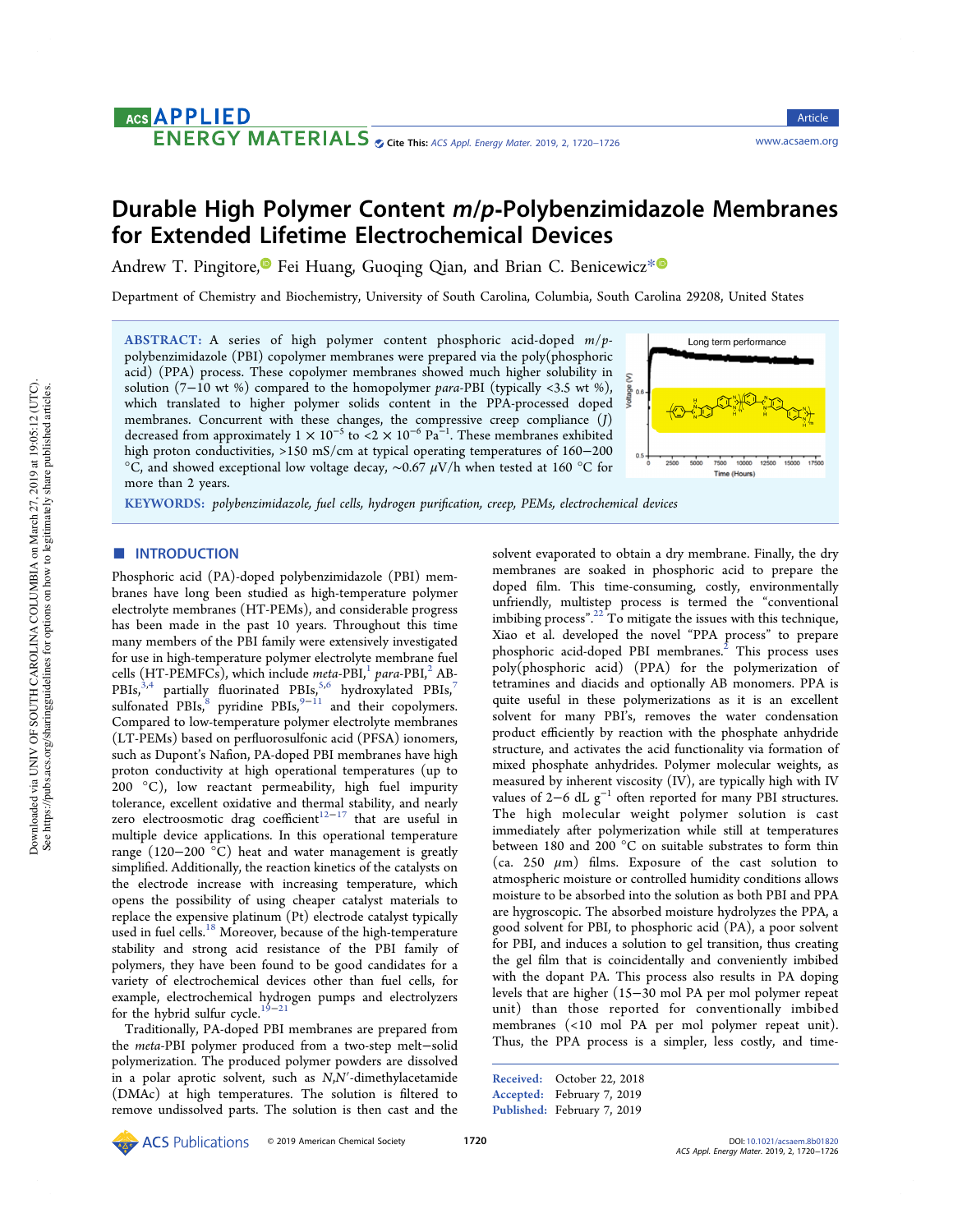## ACS Applied Energy Materials **Article** Article **Article** Article **Article** Article **Article** Article

effective alternative process over the conventional imbibing method that also produces membranes with high proton conductivities due to the high phosphoric acid doping levels. Poly(2,2′-(1,4-phenylene)5,5′-bibenzimidazole) (para-PBI) membranes prepared by the PPA process have high proton conductivities (>0.25 S/cm at 160  $^{\circ}$ C), which is attributed to their high phosphoric acid doping level (>20 PA/PBI r.u.). Excellent fuel cell performances have also been demonstrated with these PA-doped para-PBI membranes-greater than 0.65 V at 0.2  $A/cm<sup>2</sup>$  for hydrogen and air at 160  $^{\circ}$ C and lifetimes of at least 2 years under steady-state conditions. $2,23$ 

When considering PA-doped PBI membranes prepared via the conventional imbibing process, a trade-off between two key properties of the membrane is realized, i.e., proton conductivity and mechanical properties. For example, to obtain a high proton conducting membrane PA doping levels must be high, however, this leads to lower mechanical properties of the membrane. The "practical" phosphoric acid doping level of a conventionally imbibed membrane is ∼6−10 mol of PA/PBI r.u., and the resulting membrane (at ∼6 PA/PBI r.u.) exhibited a 11 MPa Young's modulus; however, the proton conductivity was only 0.04−0.06 S/cm. With doping levels >6 PA/PBI r.u., the membranes become very soft, and mechanical properties of the resulting membranes quickly dropped to levels too low to fabricate a membrane electrode assembly. $22$ 

More recently, Chen et al. conducted a thorough study characterizing the creep compliance of a multitude of PAdoped PBI membrane chemistries. The creep compliance of high-temperature PEMs is a relatively new aspect of characterizing films for long-term durability, as creep deformation was identified as the likely primary failure mode of PBI membranes prepared through the PPA process. Their work showed a strong correlation between the membranes final polymer content and its resistance to creep. For example, para-PBI membranes prepared via the PPA route have high PA doping levels (>20 PA/PBI r.u.) and a polymer content of just 4−5 wt %. The membrane mechanical properties were evaluated and showed a Young's modulus of ∼2 MPa and creep compliance  $(J_s^0)$  values of ~9.0 × 10<sup>6</sup> Pa<sup>-1</sup> from dynamic mechanical analysis. Furthermore, a direct correlation was found for para-PBI membranes where an increase in final polymer solids decreased creep deformation. A similar trend was also found for the meta-PBI family of polymer membranes; however, the more flexible chain linkage reduced the overall efficacy of polymer solids to lower creep compliance.<sup>24</sup>

Herein, we investigate a novel series of meta/para-PBI random copolymer membranes synthesized via the PPA process. Introducing the more soluble meta-PBI repeat unit into the less soluble para-PBI, in PPA, resulted in more concentrated copolymer/PPA solutions having processable viscosities and producing membranes with much higher polymer content. Membrane properties, i.e., proton conductivity, mechanical properties, and creep resistance, of these PA-doped meta/para-PBI copolymer gel membranes were explored and compared to meta-PBI membranes prepared via the conventional imbibing process and para-PBI membranes prepared by the PPA process. This work proposes that the mechanical properties, i.e., creep, of the membrane are more associated with the voltage degradation and overall lifetime of PBI gel membranes and that under these time constraints the PA loss rate is not the main cause for the decrease in performance.<sup>25</sup> The new membranes were also tested in

different electrochemical devices such as high-temperature PEM fuel cells and electrochemical hydrogen pumps.

# **EXPERIMENTAL SECTION**

Materials. 3,3′,4,4′-Tetraaminobiphenyl (TAB, polymer grade, ∼97.5%) was donated by BASF Fuel Cell, Inc. and used as received. Isophthalic acid (IPA, >99% purity) and terephthalic acid (TPA, >99% purity) were purchased from Amoco and used as received. Poly(phosphoric acid) (115%) was supplied from FMC Corporation and used as received. Reformate test gas (30%  $H_2$ , 3% CO, 67%  $N_2$ , mol %) was mixed by AirGas and used as received.

Polymer Synthesis and Membrane Fabrication. A typical polymerization consisted of 64.28 g of tetraaminobiphenyl (TAB, 300 mmol), 43.62 g of isophthalic acid (IPA, 262.5 mmol), and 6.23 g of terephthalic acid (TPA, 37.5 mmol) added to 1050 g of poly- (phosphoric acid), mixed with an overhead stirrer and purged with dry nitrogen. The contents were heated in a high-temperature silicone oil bath, and the temperature was controlled by a programmable temperature controller with ramp and soak features. In a typical polymerization, the final reaction temperature was ∼195 °C and held for 12 h. Once the reaction was completed, determined by visual inspection of viscosity, the polymer solution was cast onto clear glass plates using a doctor blade with a controlled gate thickness of 15 mils. The cast solution was hydrolyzed into membranes in a humidity chamber regulated to 55% RH at 25 °C, where a sol−gel transition occurs trapping the polymer in a Flory Type III gel.<sup>2</sup> Typical final membrane thicknesses were in the range  $250-280 \mu m$ .

Inherent Viscosity (IV) Measurements. Because of the low solubility of PBI polymers, IV measurements were taken to determine relative molecular weights. IVs were taken in a Cannon Ubbelohde viscometer in a temperature-controlled water bath (30 °C). The polymers or copolymers were dissolved in concentrated sulfuric acid at a concentration of 0.2 g/L. Samples were passed through a 0.25  $\mu$ m PTFE syringe filter before injecting into the viscometer.

Membrane Composition. The composition of phosphoric aciddoped PBI membranes was determined by measuring the relative amounts of polymer solids, water, and acid in the membranes. The phosphoric acid (PA) content of a membrane was determined by titrating a membrane sample with standardized sodium hydroxide solution (0.10 M) using a Metrohm 716 DMS Titrino autotitrator. Once titrated, the sample was thoroughly washed with DI water and dried at reduced pressures at 120 °C overnight. The dried sample was then weighed to determine the polymer solids content of the membrane.

The polymer weight percentage and phosphoric acid weight percentage can be determined via eqs 1 and 2:

$$
polymer wt % = \frac{W_{\text{dry}}}{W_{\text{sample}}} \times 100
$$
\n(1)

$$
acid wt % = \frac{M_{acid}V_{NaOH}c_{NaOH}}{W_{sample}}
$$
\n(2)

where  $W_{\text{sample}}$  is the weight of the sample before titration,  $W_{\text{dry}}$  is the weight of final dried sample after titration,  $M_{\text{acid}}$  is the molecular weight of phosphoric acid, and  $V_{\text{NaOH}}$  and  $c_{\text{NaOH}}$  are the volume and concentration of the sodium hydroxide solution required to neutralize the phosphoric acid to the first equivalence point.

The number of moles of phosphoric acid per mole of PBI repeat unit (or the PA doping levels,  $X$ ) is calculated from the equation

$$
X = \frac{V_{\text{NaOH}}c_{\text{NaOH}}}{W_{\text{dry}}/M_{\text{polymer}}}
$$
\n(3)

where  $V_{\text{NaOH}}$  and  $c_{\text{NaOH}}$  are the volume and concentration of the sodium hydroxide solution required to neutralize the phosphoric acid to the first equivalence point,  $W_{\text{dry}}$  is the final weight of the dried sample after titration, and  $M_{\text{polymer}}$  is the molecular weight of the polymer repeat unit.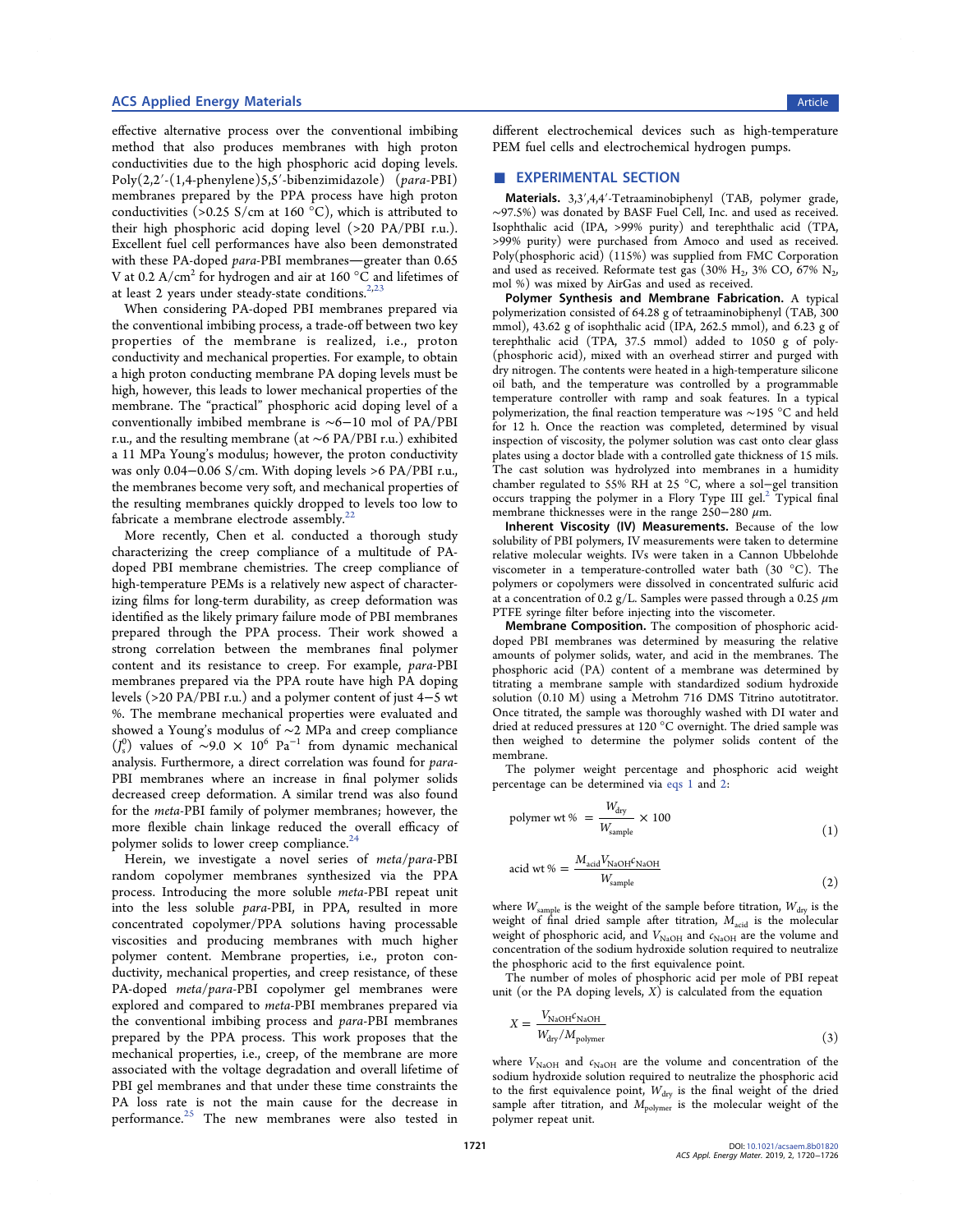



a Detailed polymerization conditions are provided in Table 1.

Tensile Properties. The tensile properties of the membranes were tested at room temperature using an Instron Model 5543A system with a 10 N load cell and crosshead speed of 5 mm/min. Dog-boneshaped specimens were cut according to ASTM standard D683 (Type V specimens) and preloaded to 0.1 N prior to testing.

Compression Creep and Creep Recovery Experiment. The compression creep and creep recovery method was used to study the time-dependent creep behavior of the prepared membranes in a TA RSA III dynamic mechanical analyzer using its built-in functionality for creep testing. A typical experiment consisted of a 20 h creep phase followed by a 3 h recovery phase. During the creep phase, a constant compressive force equivalent to a stress level of 0.1 MPa was applied, and this force was removed at the start of the recovery phase. All experiments were performed at 180  $\pm$  0.5 °C in a temperaturecontrolled oven with dry air circulation. The creep test was repeated 2−4 times for each gel membrane.

Proton Conductivity. Proton conductivities of the membrane were measured by a four-probe electrochemical impedance spectroscopy method using a Zahner IM6e electrochemical workstation over the frequency range from 1 Hz to 100 kHz with an amplitude of 5 mV. A two-component model with an ohmic resistance in parallel with a capacitor was employed to fit the experimental data. The conductivities of the membrane at different temperatures were calculated from the membrane resistance obtained from the model simulation with the following equation:

$$
\sigma = \frac{d}{lwR_m} \tag{4}
$$

where  $d$  is the distance between the two inner probes,  $l$  is the thickness of the membrane,  $w$  is the width of the membrane, and  $R<sub>m</sub>$  is the ohmic resistance determined by the model fitting. Membrane samples underwent two heating ramps to 180 °C. Conductivity data reported were recorded on the second heat ramp after water was removed from the membrane during the first heating cycle.

Membrane Electrode Assembly (MEA) Preparation and Fuel Cell Testing. The gas diffusion electrodes (GDE, acquired from BASF Fuel Cell, Inc.) with a platinum loading of 1.0 mg/cm<sup>2</sup> were used for this study. Where applicable, the GDE was treated with a fluorinated PBI solution, where dry 6F-PBI powders were dissolved in DMAc (0.5 wt %) and sprayed onto BASF standard electrodes with a Badger air brush (model 100). The sprayed electrodes were dried under reduced pressures overnight (120 $\degree$ C). The 6F-PBI loading on the electrodes used was 0.1 mg/cm<sup>2,26</sup> The MEA was fabricated by hot pressing a piece of membrane between two Kapton-framed electrodes. MEAs were then assembled into single cell fuel cell test equipment. The gas flow plates used were constructed from graphite with triple serpentine gas channels. Stainless steel end plates with attached heaters were used to clamp the graphite flow plates. A commercial fuel cell testing station (Fuel Cell Technology, Inc.) was used for cell testing. The instrument was controlled by homeprogrammed LabView software (National Instruments, Austin, TX). Fuel cell testing was conducted on 50 cm<sup>2</sup> cells, and electrochemical hydrogen pumping tests were conducted on  $10 \text{ cm}^2$  cells.

Phosphoric Acid Loss. Condensed water from fuel cell operation was collected from both the anode and cathode at predetermined time intervals. A solution of ammonium molybdate (20 g) in water (500 mL), along with a solution of 0.1 M ascorbic acid, as well as a solution of potassium antimonyl tartrate (1.3715 g) in 400 mL of water were prepared. Once fully dissolved the solutions were slowly mixed together in the quantities 15, 30, and 5 mL, respectively, along with 50 mL of 5 N sulfuric acid. Water/phosphoric acid samples collected from the fuel cell were added to the mixed reagent solution. The absorbance at 880 nm was measured using a Shimadzu UV-2450 spectrophotometer where the absorbance correlates to the concentration of phosphoric acid. $2^2$ 

Hydrogen Pump Operation. MEA fabrication for electrochemical hydrogen pump tests was similar to that for fuel cells except they were constructed with symmetrical electrodes, 1 mg/cm<sup>2</sup> Pt on both the anode and cathode (BASF Fuel Cell, Inc.). The MEAs were assembled into the same cell hardware used for fuel cell performance testing. Polarization curves were recorded at 160, 180, and 200 °C with 1.25 stoichiometric flow of  $H_2$  supplied to the anode and without a sweep gas applied to the cathode. MEAs were also subjected to a reformate test gas (30%  $H_2$ , 3% CO, and 67%  $N_2$ , mol %), incorporating large amounts of catalyst poisons that require higher operating temperatures.

#### ■ RESULTS AND DISCUSSION

Polymer Synthesis and Membrane Fabrication. The meta/para-PBI copolymers and membranes were prepared via the PPA process, as shown in Scheme 1.

para-PBI membranes prepared by the PPA process typically have only 4−5 wt % polymer content. Our group has previously shown that low polymer content leads to limiting creep and creep compliance properties of polymer gel membranes.<sup>24</sup> Two different techniques were attempted to increase final membrane solids: directly increasing monomer charge in the polymerization and by adding preformed para-PBI polymer powder to the polymerization during its later stages. However, these techniques limited processability of the PBI/PPA solution due to the low solubility of para-PBI in PPA and to the high viscosities of the final polymer solution. The upper limit of processability for hand casting para-PBI/PPA solutions was 2.8 wt % para-PBI content (3.5 wt % of monomer charge). By introduction of a more soluble meta-PBI repeat unit into the polymer backbone, higher monomer charges up to 10 wt % (or 8 wt % of polymer in the PBI/PPA casting solution) could be polymerized without any evidence of early polymer precipitation. These PBI/PPA solutions retained suitable viscosities to process into films, thus producing high polymer content phosphoric acid-doped PBI membranes. The monomer ratio was also used to adjust the viscosity of the PBI/PPA casting solution with identical monomer or polymer wt % charges. For the same polymer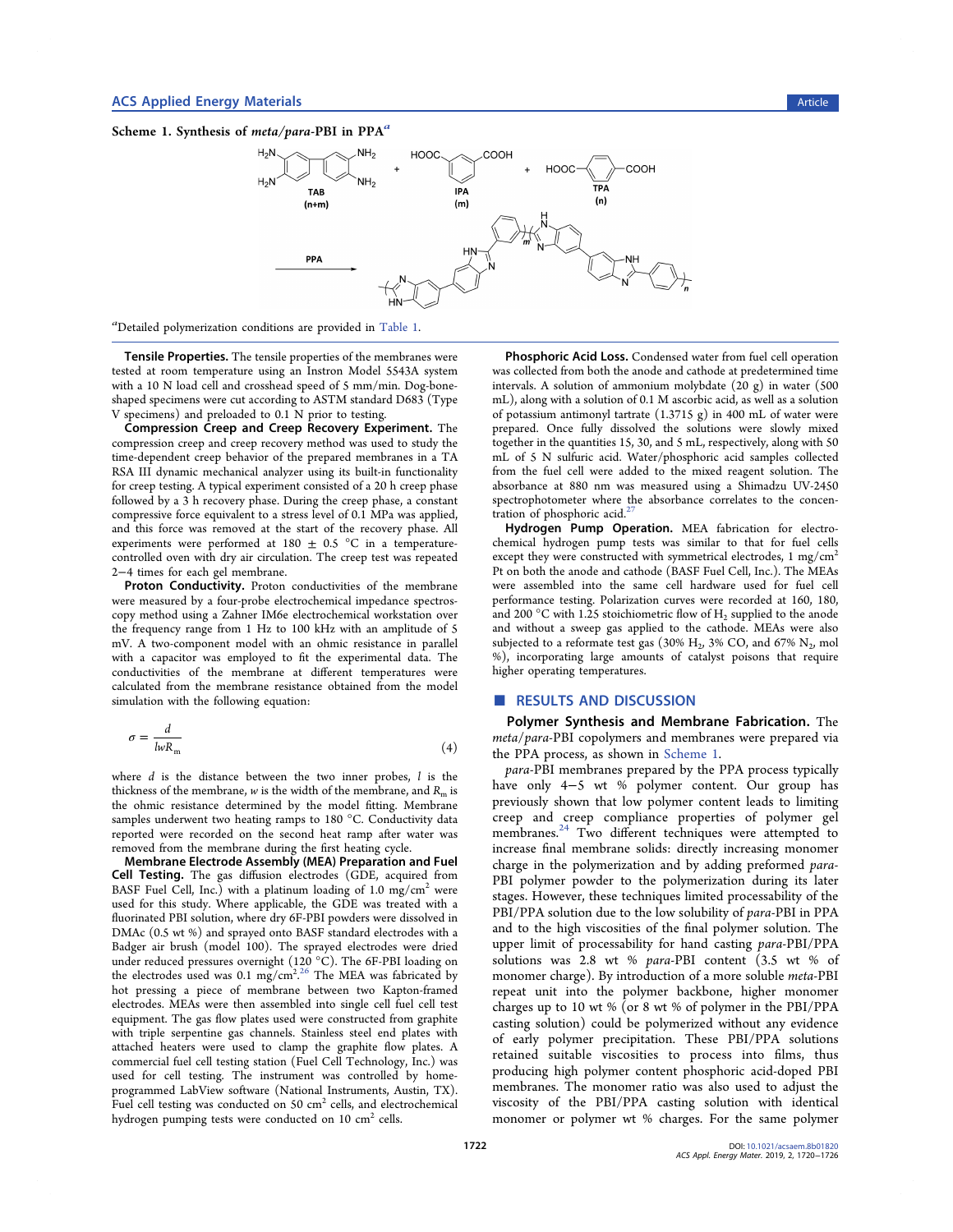# ACS Applied Energy Materials **Article** Article **Article** Article **Article** Article **Article** Article

content in the casting solution, the viscosity of the PBI/PPA casting solution decreased with increasing meta-PBI content in the copolymer. However, this was ultimately limited by the upper solubility limit of the composition. As shown in Table 1,

Table 1. Polymer Solution Characteristics and Membrane Composition

| monomer<br>charge wt %<br>(molar ratio<br>meta:para) | polymer<br>$wt$ % in<br>casting<br>solution | <b>IV</b><br>(dL/g) | polymer wt<br>% in the<br>membranes | PA wt % in<br>the<br>membranes | $PA/PBI$ r.u. |
|------------------------------------------------------|---------------------------------------------|---------------------|-------------------------------------|--------------------------------|---------------|
| 7(5:1)                                               | 5.6                                         | 2.45                | 14.9                                | 54.3                           | 12            |
| 7(5:2)                                               | 5.6                                         | 2.78                | 14.0                                | 54.4                           | 12            |
| 7(1:1)                                               | 5.6                                         | 1.60                | 10.8                                | 66.8                           | 19.5          |
| 10(7:1)                                              | 8.0                                         | 3.67                | 17.5                                | 52.6                           | 9.5           |
| 10(4:1)                                              | 8.0                                         | 3.77                | 17.3                                | 51.7                           | 9.4           |
| para-PBI                                             | 1.6                                         | $3 - 5$             | 5.0                                 | 56.6                           | 30            |
| meta-PRI                                             | 6.8                                         | 1.8                 | 10                                  | 65                             | 20.4          |
|                                                      |                                             |                     |                                     |                                |               |

at 50% para content, the maximum monomer concentration achieved was 7 wt %, and this composition had to be cast prematurely (i.e., at low IV) to avoid precipitation or solidification of the polymerization solution.

The inherent viscosities of all meta/para-PBI polymers that did not exhibit early solidification during the polymerization were above 2.0 dL/g, similar to para-PBI polymers prepared via the PPA process and higher than meta-PBI polymers used for the conventionally imbibed PBI membranes (typically 0.6− 0.8  $dL/g$ ). Generally, these inherent viscosities indicate that the synthesized copolymers achieved high molecular weights.<sup>28</sup>

Membrane Characterization. The proton conductivities of PA doped meta/para-PBI and para-PBI membranes made by the PPA process are shown in Figure 1. The para-PBI



Figure 1. Proton conductivities of the meta/para-PBI copolymer membranes made from different monomer ratios and charges. Both para-PBI and meta-PBI are included for reference.

membranes prepared by the PPA process had high phosphoric acid doping levels (∼30 PA/PBI r.u.), engendering the high measured proton conductivities of ∼0.30 S/cm at 180 °C. However, even with relatively low PA doping levels, 12 and 10 PA/PBI r.u., the meta/para-PBI copolymers still had relatively high conductivities ranging from 0.26 to 0.17 S/cm at 180 °C, respectively. The measured high proton conductivities for these membranes is consistent with previously reported comparisons between conventionally imbibed and PPA processed membranes.<sup>2</sup>

Typically, the mechanical properties for para-PBI membranes with acid loadings of 25−30 PA/PBI r.u. (<5 wt % para-PBI) are 2 MPa tensile strength and 0.5 MPa Young's modulus. The phosphoric acid doping levels of the meta/para-PBI membranes were ∼10 PA/PBI r.u., considerably lower than the para-PBI membranes, resulting in stronger membranes (7 MPa tensile strength and 11 MPa Young's modulus) and were similar to the membranes prepared by the conventionally imbibed process.13,22,29 Figure 2 shows the



Figure 2. Creep deformation of meta/para-PBI copolymers compared to para- and meta-PBI homopolymers. Membranes were conditioned for 24 h at 180 °C. Strain was recorded under a static compression load for 20 h at 180 °C.

high-temperature creep properties of the high solids content meta/para-PBI, meta-PBI, and para-PBI membranes. When considering the critical membrane creep properties, both the steady-state recoverable compliance,  $\bar{J}_s^0$  (creep compliance extrapolated to  $t = 0$ ), and creep rate,  $dJ/dt$ , indicate that the high solids membranes are more mechanically durable materials under compressive loads. The improved mechanical properties are likely due to the combined effects of the higher polymer content in the membrane, high molecular weights of the copolymer, and the copolymer composition.

Fuel Cell Performance. Meta/para-PBI synthesized at 10 wt % monomer charge with a 7:1 ratio of meta:para isomers was selected for further studies due to its high mechanical properties and proton conductivity. The membrane was constructed into a membrane electrode assembly (MEA) by first dipping into an 85% phosphoric acid bath for <30 s and then hot pressing between two Pt/C electrodes with 1 mg/cm2 Pt loading on the anode and 1 mg/cm<sup>2</sup> Pt alloy loading on the cathode (BASF Fuel Cell, Inc.). The short-term acid dipping of the membrane into acid was conducted to wet the membrane surface and reduce interfacial resistances between the membrane and electrodes. The MEA was assembled into a single cell fuel cell and tested at 180 °C with hydrogen and air or oxygen at 1.2 and 2.0 stoichiometric flows, respectively. The gases were supplied at atmospheric pressure and dry (without external humidification). Figure 3 shows the polarization curves for the high solids membrane with both  $H_2/$ air and  $H_2/$ oxygen, which are slightly lower than para-PBI and consistent with the slightly lower conductivity. At 0.2  $A/cm^2$  using  $H<sub>2</sub>/air$ (1.2/2.0 stoichiometries), the potential was 0.676 V, and using  $H_2/O_2$  (1.2/2.0 stoichiometries) the potential was 0.758 V. At  $\sim$ 0.6 A/cm<sup>2</sup> the high solids membrane MEA exhibited mass transfer losses. However, very little optimization of MEA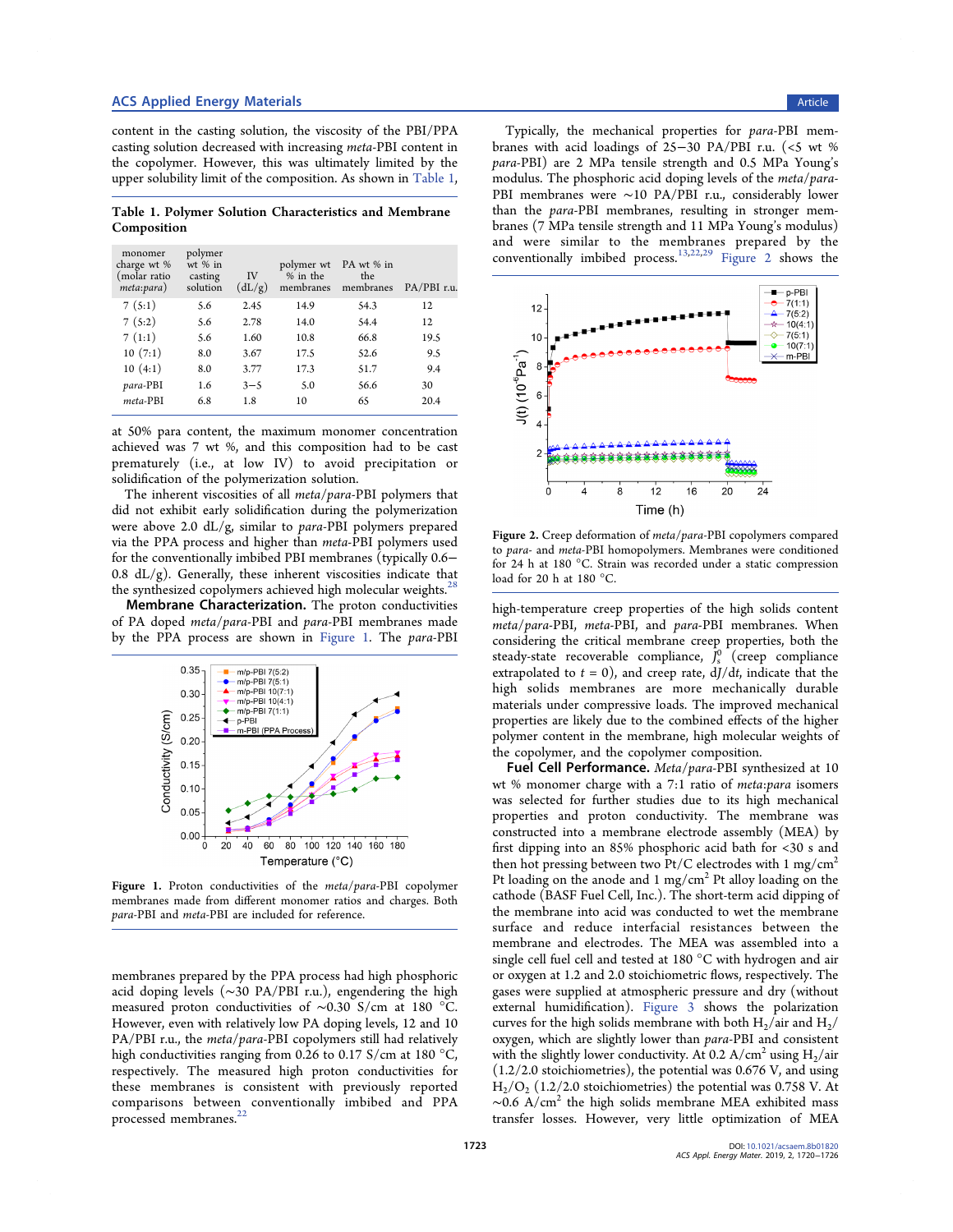

Figure 3. Meta/para-PBI 10(7:1) copolymer fuel cell performance data: (red circles) 180 °C H<sub>2</sub>/air =1.2/2.0 stoichiometric flows, (black squares) 180 °C H<sub>2</sub>/O<sub>2</sub> = 1.2/2.0 stoichiometric flows; no external humidification.

pressing conditions has been conducted for these new membranes compared to the extensive development for para-PBI-based MEAs.

Long-term steady-state durability tests were performed on a membrane with the same selected copolymer ratio and monomer charge (10 wt % monomer charge at 7:1 *meta:para*). The test was performed at 160 °C, 0.2 A/cm<sup>2</sup>, using  $\text{H}_2\text{/air}$  at 1.2:2.0 stoichiometric ratios. Figure 4 shows the voltage



Figure 4. Long-term steady-state  $(0.2~\mathrm{A/cm^2})$  durability test of meta/ para-PBI (7:1) copolymer (top curve) using  $H_2/air = 1.2/2.0$ stoichiometric flows at 160 °C compared to Sondergaard et al. for a thermally cured meta-PBI (bottom curve,  $H_2/air = 2.0/4.0$ stoichiometric flows at 160  $^{\circ}$ C).<sup>29</sup>

response under constant current conditions. The copolymer membrane showed excellent long-term stability at constant current density, running over 17,500 h before a catastrophic (flooding) event in the building resulted in an irrecoverable fuel cell test. The voltage decay for this MEA measured from ~5500 h to end-of-life was 0.69  $\mu$ V h<sup>-1</sup>, a value much lower than previously reported for para-PBI (~6  $\mu$ V h<sup>-1</sup>).<sup>30,31</sup> Recently, Sondergaard et al. reported long-term durability of a thermally cross-linked meta-PBI membrane prepared by the conventional imbibing process. They recorded a voltage degradation rate of  $0.5 \mu V$  h<sup>-1</sup> for the first 9200 h of operation, and 5.0  $\mu$ V h<sup>-1</sup> for the next 3800 h of operation. Both studies indicate that PBI membranes have great potential

for meeting the requirements of many devices for long-term durability.

Figure 5 shows the phosphoric acid evaporative loss for the first 4500 h of the test. The PA evaporative loss rate at the



Figure 5. PA loss rates from the anode (red circles) and cathode (black squares) of the meta/para-PBI copolymer measured during steady-state fuel cell operation at 0.2  $A/cm<sup>2</sup>$  and 160 °C.

anode and cathode were 2.2 and 7.7 ng  $cm^{-2}$   $h^{-1}$ , respectively. The amount of PA lost from the cathode was expectedly higher than that from the anode due to water vapor generation at the cathode during operation. At these PA loss rates, the total amount of acid lost from the membrane for a 40000 h lifetime would represent <1.5% of the total acid in the original membrane. The movement of phosphoric acid in conventionally imbibed PBI membranes has been studied and showed that the migration rate of phosphoric acid was highly dependent on current density and the amount of free acid in the membrane.32 However, experimental studies of phosphoric acid loss on PBI gel membranes under various conditions, for example, steady-state, start−stop, and current cycling, along with the work presented here all suggest that PA loss is not the most likely cause of performance degradation and failure under these time constraints.<sup>9,10,22,2</sup>

Electrochemical Hydrogen Pump Operation. The voltage required to pump pure  $H<sub>2</sub>$  across the membrane showed a distinct linear dependence on current density, which was directly related to the resistance across the cell. para-PBI displayed lower voltages than the meta/para-PBI copolymer consistent with its higher proton conductivity. Interestingly, the expected trend of the voltage decreasing with increasing temperature is observed for the meta/para copolymer membrane but reversed for the para-PBI membrane. This unexpected trend is apparently due to the "softness" of the para-PBI membrane at the higher temperatures (see discussion on compression creep properties). SEM studies were conducted to examine the cross section of the membranes after completion of the hydrogen pump studies at 200 °C. For comparison, both membranes were measured to be  $\sim$ 200 µm after MEA compression and fabrication. However, after identical test protocols at 200 °C, the membrane thickness was 104  $\mu$ m for the *meta*/para copolymer membrane versus 39  $\mu$ m for the *para*-PBI membranes. Thus, the increase in voltage for the para-PBI membranes is consistent with the loss of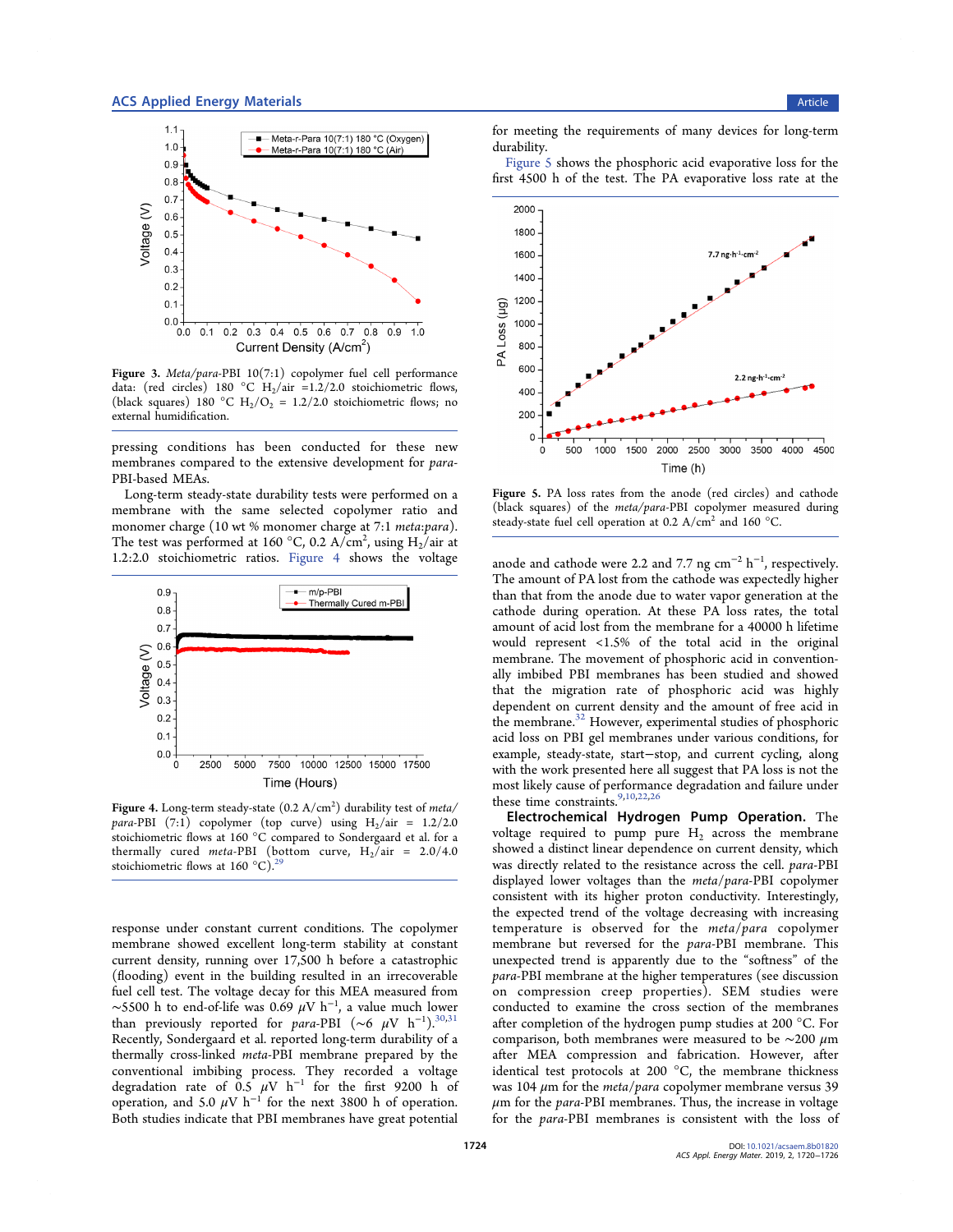### ACS Applied Energy Materials **Article** Article **Article** Article **Article** Article **Article** Article **Article** Article

phosphoric acid and the resulting decrease in conductivity experienced under the compressive forces during full cell operation. Electrochemical measurements with these cells showed that the membrane resistance increased for the para-PBI membrane as the temperature increased from 160 to 200 °C (10.45 to 12.21 mohm), while the interface resistance remained constant at 1.5 mohm.

The MEAs were also subjected to hydrogen purification tests using a reformate test gas (30% H<sub>2</sub>, 3% CO, and 67% N<sub>2</sub>, mol %) supplied at 1.25 stoichiometric hydrogen flow on the anode and without a sweep gas on the cathode at 200, 180, and 160 °C (Figure 7). These tests clearly demonstrate two critical factors that affect electrochemical hydrogen purification, membrane conductivity, and Pt catalyst tolerance to CO. At all temperatures, the higher conductivity of para-PBI membranes compared to the meta/para-PBI membrane results in much lower voltages and thus lower power requirements for hydrogen purification. These effects were also obvious from the data in Figure 6 using pure hydrogen. However, the



Figure 6. Electrochemical pump polarization curves for meta/para-PBI copolymer (7:1) and *para*-PBI membranes using humidified hydrogen (anode gas humidified at 1.6% RH).



Figure 7. Electrochemical pump polarization curves for meta/para-PBI (7:1) copolymer and para-PBI membranes using a humidified reformate  $(30\% \text{ H}_2, 3\% \text{ CO}, \text{ and } 67\% \text{ N}_2)$  test gas (anode gas humidified at 1.6% RH), 1.25 stoichiometry to H<sub>2</sub>. Anode and cathode held at 7.5 psi back-pressure.

temperature effects on Pt tolerance to CO, especially using a dilute hydrogen source, are prominent. The reversibility of CO binding to Pt dominates the performance of the device, and both membranes show much improved operation (lower

voltages and power requirements) at 180 °C compared to 160 and 200 °C compared to both 180 and 160 °C. Previous work on CO poisoning of Pt in phosphoric acid environments indicates that substantial differences in polarization losses and surface coverage of CO on Pt are observed in this temperature range and at this CO level, consistent with our hydrogen purification data.<sup>33</sup> Under these high-temperature operating conditions and increased pressure, we expect membrane creep to be accelerated limiting the lifetime of the MEA. When the combined effects of high proton conductivity and high operational temperatures are considered (para-PBI at 180 °C), hydrogen purification can be efficiently performed using a dilute hydrogen feedstream with large amounts of CO, producing a fairly pure hydrogen product. For example, at a target current density of  $0.5 \text{ A/cm}^2$ , hydrogen purification from this mixed gas required ∼100 mV. The purity of the separated hydrogen was measured via an Agilent 490 micro gas chromatograph in-line with the cathode exhaust. With handmade MEAs, hydrogen purity was typically found to be >99% with ∼5 ppm carbon monoxide crossover and ppm levels of nitrogen gas from the mixture as well.

#### ■ CONCLUSION

PBI copolymers based on commercially available monomers were synthesized and characterized as membranes for fuel cells and related electrochemical devices. As the solubility of the copolymers in PPA increased, higher monomer charges could be used which resulted in higher polymer solids content in the cast membranes. However, the balance of meta- and paraoriented monomers also had an effect on membrane conductivity and short-term creep properties that are used to predict long-term durability. A copolymer composition was chosen for further studies that balanced the properties of ionic conductivity, polymer solids content in the membrane, and low creep compliance. Fuel cell performance was shown to be comparable to para-PBI. However, the long-term steady-state test resulted in an exceptionally low degradation rate measured over a 2 year run time and was ascribed to the low mechanical creep of the high solids content membrane. However, such correlations are hard to precisely make due to the lack of membrane creep and long-term performance data available in the literature. This work hopes to demonstrate the need for further exploration of membrane mechanical properties and their impact on long-term viability in electrochemical devices. The copolymers also performed effectively in an electrochemical hydrogen separation device, demonstrating the low power requirements for separating and purifying hydrogen without the need for large pressure differentials required for diffusion-based membranes and tolerance to catalyst poisons such as CO when operated at temperatures of 160 °C or higher.

# ■ AUTHOR INFORMATION

# Corresponding Author

\*E-mail [benice@sc.edu.](mailto:benice@sc.edu)

# ORCID<sup>®</sup>

Andrew T. Pingitore: [0000-0002-0860-2909](http://orcid.org/0000-0002-0860-2909) Brian C. Benicewicz: [0000-0003-4130-1232](http://orcid.org/0000-0003-4130-1232)

#### Funding

The authors gratefully acknowledge BASF New Business for financial support of this work.